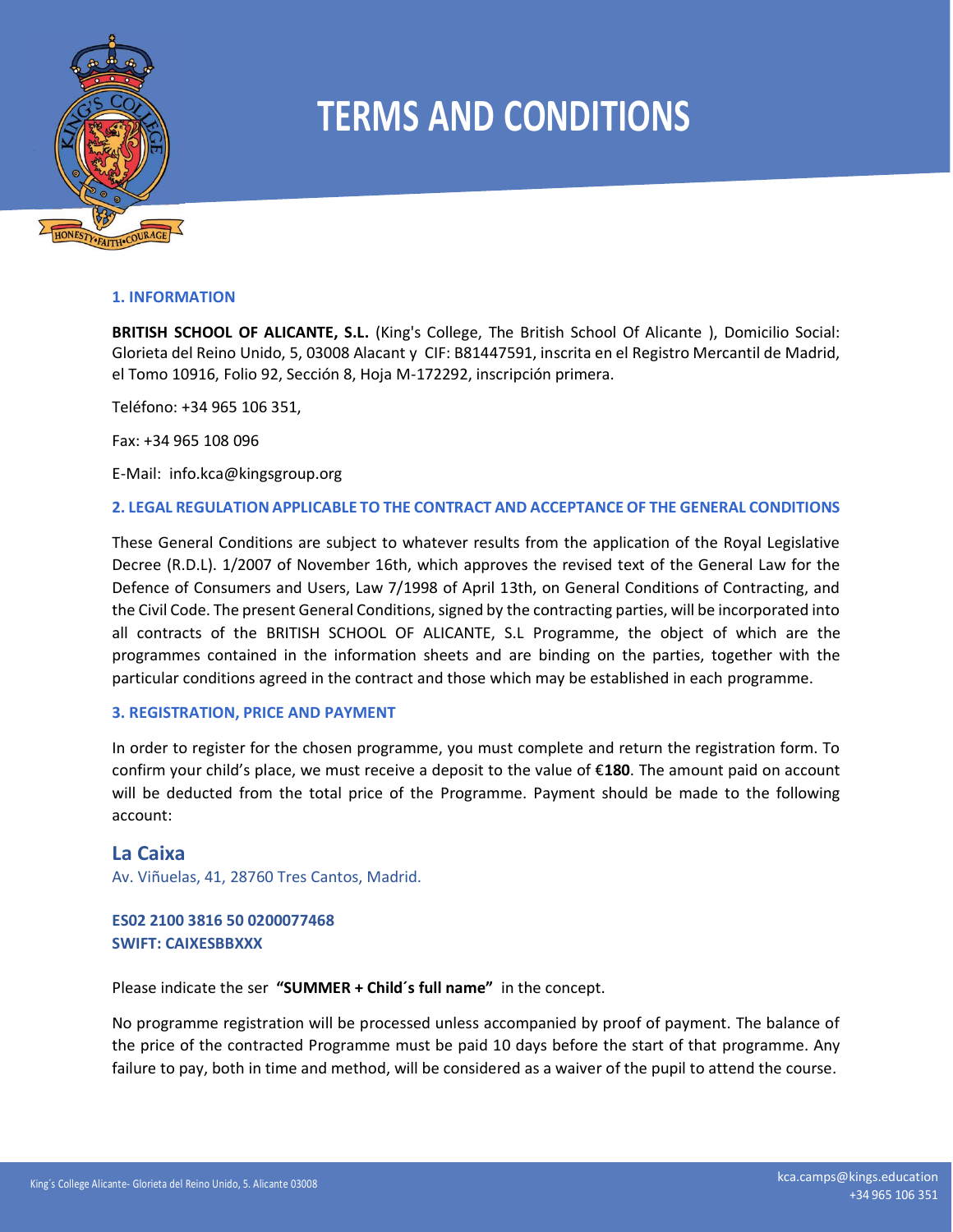

Registrations made less than 10 days prior to the Programme start date must be paid in full at the time of registration. Registrations are personal and non-transferable.

# **4. CANCELLATION, NO PRESENTATION AND/OR ABANDONMENT OF THE PROGRAMME BY THE CUSTOMER**

In the event that the customer decides to cancel the contracted Programme, they must notify BRITISH SCHOOL OF ALICANTE, S.L in writing. Notwithstanding the foregoing, the customer must pay BRITISH SCHOOL OF ALICANTE, S.L the amount corresponding to any damages caused, including all types of expenses incurred by BRITISH SCHOOL OF ALICANTE, S.L up to the current date. By way of example, but not limited to: payments to third parties involved in the programme: schools, museums\*, monitors, teachers, telephone calls, amongst others. In order to inform the customer of the amount of retentions or charges to be made by withdrawal they shall amount to:

- 25% of the programme price, if the cancellation occurs between 44 and 30 days from the course start date
- 50% of the programme price, if the cancellation occurs between 29 and 10 days from the course start date.
- 75% of the programme price, if the cancellation occurs within 9 days prior to the course start date.
- 100% in case of a no-show at start of the programme.

The customer shall not be entitled to any refund if they, their parents or their legal guardians voluntarily leave the Programme once said Programme has commenced.

Notwithstanding, if the customer withdraws from the contract during a period of 7 days from its execution, BRITISH SCHOOL OF ALICANTE, S.L will return them the amounts paid without withholding expenses. The customer shall not be entitled to any refund if they, their parents or their legal guardians voluntarily leave the Programme once said Programme has commenced.

# **5. COVID Peace of mind Policy**

At BRITISH SCHOOL OF ALICANTE, we are committed to ensuring everyone's safety and comfort. You can book a Camp safe in the knowledge that we have worked with local authorities and implemented policies and procedures to ensure our camps provide the safest environment for your child. In addition to being confident that our camps meet strict government standards for safety and increased hygiene, we also offer you the security of being able to cancel your camp booking if COVID19 prevents travel\*.

With our COVID Peace of Mind Policy you can book with confidence and we can all look forward to a safe camp full of adventure.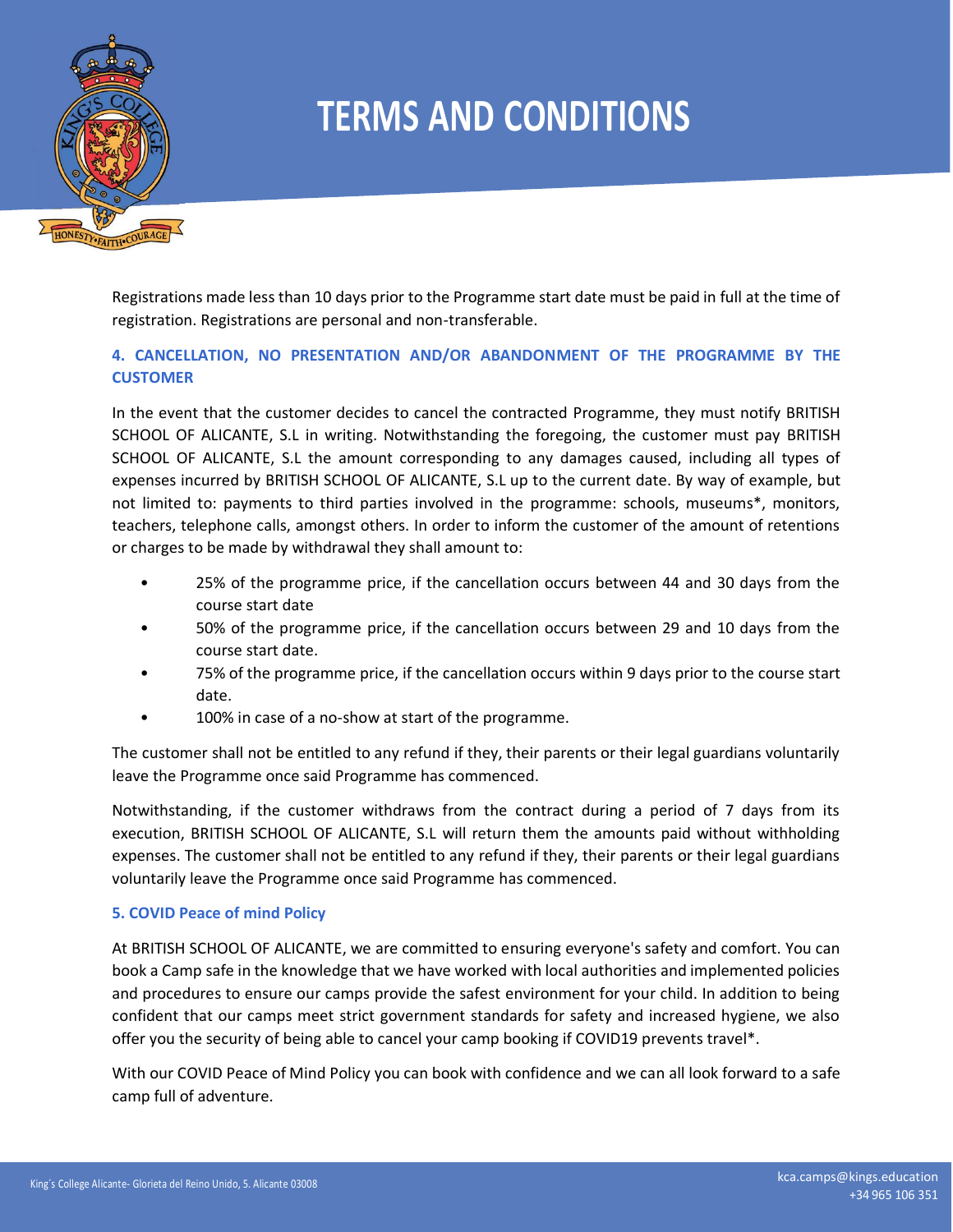

*\*We will transfer your registration to another camp or offer a full refund of the camp fees in these circumstances: Camp registrations do not reach the minimum number required. † Proof of positive test or quarantine may be required.*

### **6. PRACTICES AND MANDATORY STANDARDS DURING THE PROGRESS OF THE PROGRAMME**

The participant agrees to respect and abide by the course discipline and behaviour rules, both during their stay in the facilities where they receive their lessons, and outside of them. In particular, in relation to opening times of the centre, the obligation of class attendance, meals, rules of coexistence and behaviour with teachers, classmates, and staff employed by BRITISH SCHOOL OF ALICANTE.

### **7. MEDICAL, PHARMACOLOGICAL AND/OR SURGICAL TREATMENT**

The participant shall inform BRITISH SCHOOL OF ALICANTE, S.L if they are undergoing any medical and/or pharmacological treatment during the period covered by the chosen programme. It is understood that, at the time of beginning the programme, the participant is in correct physical and mental health to participate in the programme and that the medical information accompanying the programme dossier is true and complete. Otherwise, the company BRITISH SCHOOL OF ALICANTE, S.L is exempt from any type of liability arising from the falseness of the information.

### **8. INSURANCE**

Participants who enrol in the programmes of BRITISH SCHOOL OF ALICANTE are covered by a fully comprehensive insurance according to the conditions of the insurance policy taken out by BRITISH SCHOOL OF ALICANTE. BRITISH SCHOOL OF ALICANTE, S.L acts as a mere intermediary between the insurance company and the customers who contract any of our programmes.

### **9 . PERSONAL DATA PROTECTION AND IMAGE PROCESSING**

In compliance with the General Data Protection Regulation (EU) 2016/679 of April 27, 2016 (GDPR) and the Organic Law 3/2018, of December 5, on the Protection of Personal Data and Guarantee of Digital Rights (LOPDGDD), we hereby inform you that King's College Alicante is the data controller. The data collected through our Summer Camp form will be processed with the purpose to manage the enrolment in the activity and to provide the services accordingly. Our legitimation is your consent, our legitimate interest, the performance of a contract and to keep compliance with a legal obligation. The data will be kept for the time necessary to comply with the indicated purpose and with the legal requirements that may arise. After such period, your data will be conveniently removed from our system under the corresponding security measures.